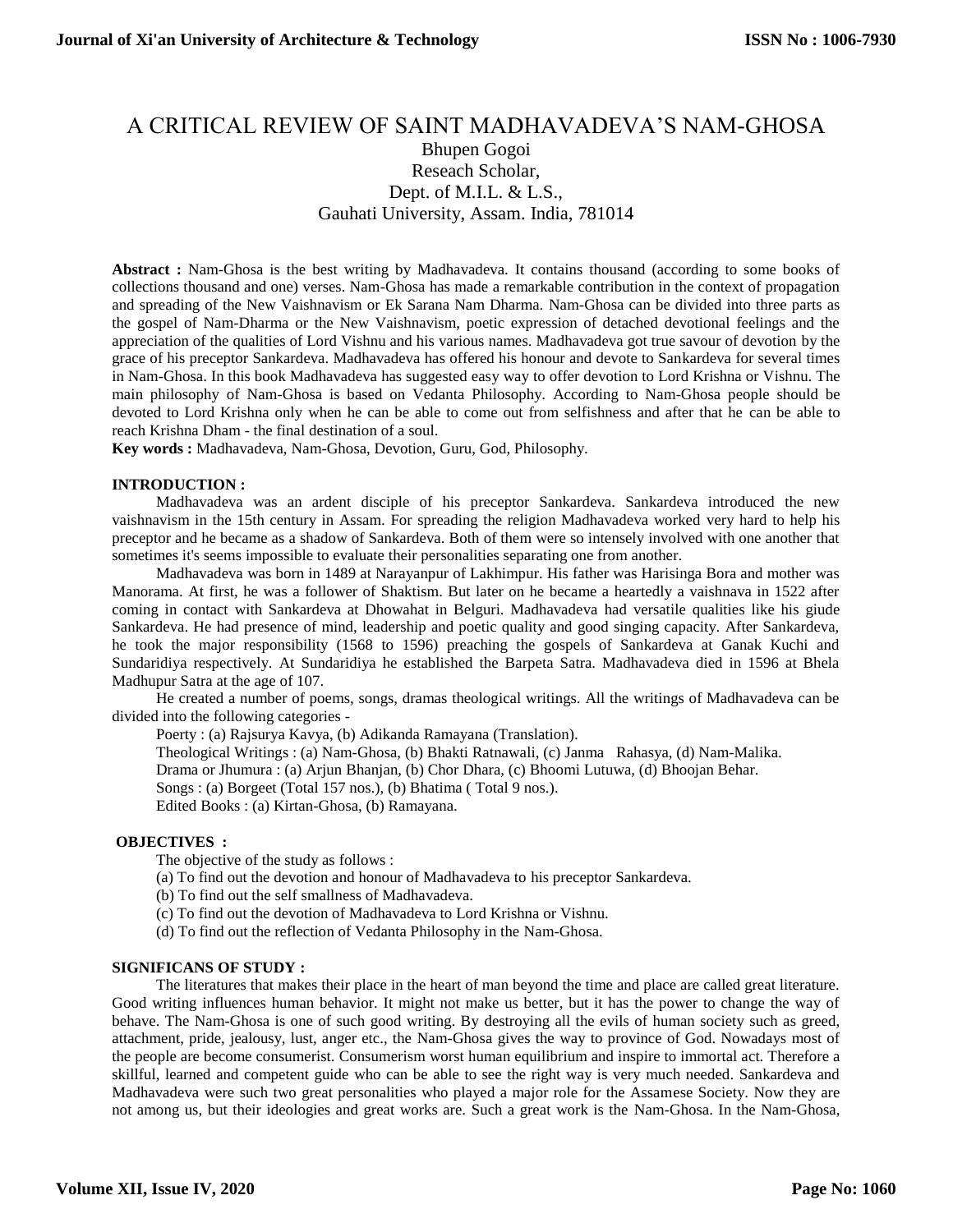Madhavadeva desbribes with solutions that through the selfless devotion to Lord Krishna or Vishnu how a man can proceed to salvation from this world.

#### **AREA OF STUDY :**

The study will conducted in the philosophy, devoted to Lord Krishna, devoted to Sankardeva and the self smallness of Madhavadeva that inherent in the Nam-Ghosa. The study will also conducted in the importance of the Nam-Ghosa in human society. The study area is selected purposively. Purposive selection of the area is due to the fact that no studies have been conducted in this area on this topic.

## **METHODOLOGY :**

The study will be done by in an analytical and descriptive way with the help of primary and secondary data. As primary data we have chosen Madhavadeva's Nam-Ghosa and as secondary data we have chosen related books, journals, articles, soft copies included web pages, pdf files downloaded from websites. The study is fully based on the primary data and the secondary data also used whenever needed.

#### **DISCUSSIONS AND RESULTS :**

Nam-Ghosa is a vaishnavite scripture of verses in praise of Lord Krishna or Vishnu. It is written by Madhavadeva in Assamese. It contains thousand (according to some books of collection are thousand and one) verses. So it is also called 'Hejari Ghosa'. The six hundred verses have been translated from Gita,Upanishada, Bhagavat Purana etc. and remaining verses are from his spontaneous overflow of his spiritual experience. Madhavadeva wrote this book in his last days of life. The title of the book is very meaningful. The 'Nam' means the names of Lord Krishna or Vishnu and the 'Ghosa' means to sing loudly. The Nam-Ghosa can be divided into three parts as the gospel of Nan-Dharma or the New Vaishnavism, poetic expression of detached devotional feelings and the appreciation of the qualities of Lord Vishnu and his various names. According to Dr. Banikanta Kakati, there are three main emotions flow unceasingly towards the great ocean of bliss. These are - the memory of the virtuous character Sankardeva, self smallness of Madhavadeva and divine power of devotion to Lord Krishna. Now, we are going to analysis this three points in details.

The memory of the virtuous character Sankardeva : Earlier, Madhavadeva was a devotee of Shaktism (worshipper of God and Goddess for power). After his contracted to Sankardeva, Madhavadeva transformed himself to pure Vaishnavas (worshipper of Lord Krishna or Vishnu). He is able to gain the real devotion by the grace of Sankardeva. In the very beginning of Nam-Ghosa, Madhavadeva has written as follows :

> Muktita nisprha yito sehi bhakataka namo Rasamai māgoho bhakati Samasta mastaka mani nija bhakatara basya Bhajo sena deva yadupati. (verse : 1)

It is a profound verse. Through this verse, Madhavadeva wants to express that the devotee, who have never appetency in liberation or salvation and lustless is the real devotee. Only he is the capable who can provide the way to true devotion. He is the crown-gem of the universe and the God also became a servant for such devotees. Madhavadeva wants to serve and pray such a devotee and wishes to get true devotion from him. According to him, such devotee is the visible God in this earth.

Now a question may be arise in the mind that who is the devotee whom Madhavadeva worshiped before the Lord in Nam-Ghosa? The answer is clear. He is none but his preceptor Sankardeva. In the view of a true devotee Guru is supreme power.

''Guru Brahmā Guru Vishnu Guru Devā Maheswaraha

Guru sākshāt Para:Brahma tasmai Sri Guruve namo''.

 For Madhavadeva, Sankardeva was like God. The number of times the wave of devotion rises in Madhavadeva's heart, the more times his mind becomes fascinated by the pride and memory of his Guru Sankardeva. According to Madhavadeva :

> Sankarehe suddhamata iswara bhaktira tattva Pracârilâ sâstra sâra jâni Tâhânka nâjâni mudhe jivikâra arthe fure

Aponâra mahattva bakhâni. (verse : 53)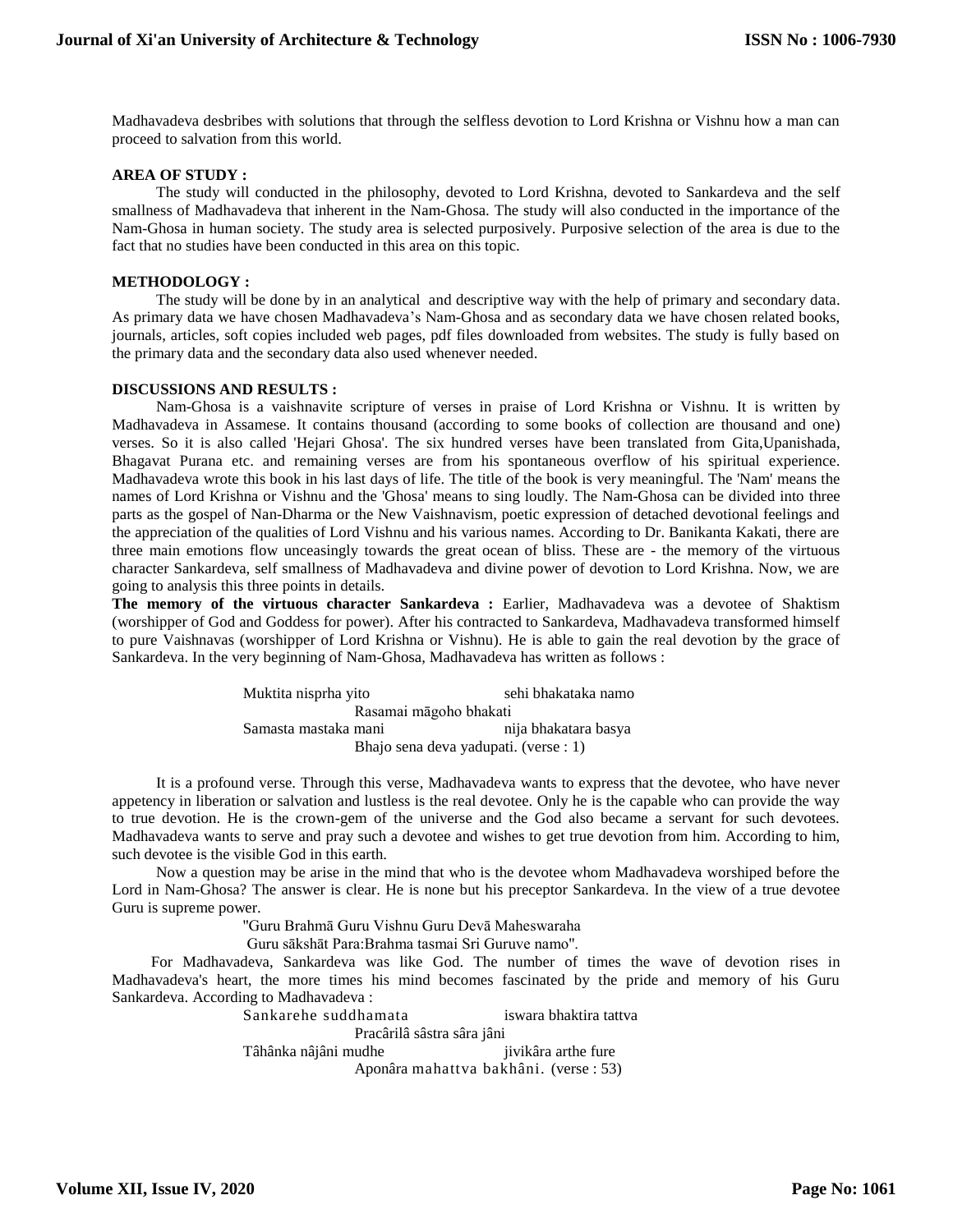That means, only the opinion of Sankardeva is correct. He preached the Krishna Bhakti (devotion to God) by fully understanding the scriptual knowledge. Without knowing this, foolish people celebrate their own importance for their livelihood. In an another verse he has written as :

Sankare sansaya chedi sâstrara tattvaka bhedi

Pracârilâ Krsnara Bhakati

Tânka eri ki kârane **anaka bolaya Guru** 

Kino loka mahâmudha mati. (verse : 54)

It means, after understood the whole elements of the scriptures, Sankardeva destroying the doubts of common people and preached the Krishna Bhakti. Then why do people consider others as Guru except Sankardeva ?

Devotion to Krishna leads to gain the theological knoledge. Madhavadeva has told about the path which we should be followed in Krishna Bhakti.

Hari bhakti rāj mārge guru pada nakha candra prakāshita Sruti jananira pada pantha anusari Furo huva āmi ānandita skhalana nāhike kadācita Mahā jana sava jānibā niscaya. (verse : 623)

Hari Bhakti is called the highway is Vaishnavism. Highways are superior in various paths. In this way, Hari Bhakti is excellent to get a place in Krishna Dham – the final destination of a soul (according to Hinduism). It is necessary to follow certain rules to walk in highways. In the same way, it is also necessary to follow some rules in Hari Bhakti. The advices and the knowledge given by the Guru are very important in Hari Bhakti. Apart from this, it is also very important to pay attention to the rules of Vedas. There is no fear of any ejaculation by following the rules of the Vedas.

Madhavadeva's inner soul was shivering because of his Guru Sankardeva's death. He has written as :

Srimanta Sankara Hari Bhakatara

Jānā yena kalpataru

Tāhānta bināy nāi nāi nāi

Āmāra Parama Guru. (verse : 375)

Sankardeva was like the Kalpataru (a wish-fulfilling divine tree in Hinduism) for devotees. Without him, we don't have any other supreme Guru. In this way, Madhavadeva has told about the importance of Guru Sankardeva in a wide range of Nam-Ghosa.

**Self smallness of Madhavadeva :** Self smallness of Madhavadeva is an expression to showing respect for his Guru Sankardeva as a ardent disciple. Madhavadeva offers himself as a sinner before Krishna or Vishnu.

Mai anāthaka dāyā karahu paramānanda

Dāsa buli dhariyā manata

Thaiyo nija bhrtyara sangata

Āngoli mukhata karo dānte trna tuli dharo

Kesha cindi deyu caranata. (verse : 70)

Madhavadeva considered himself a slave of God or the father of the orphan. He wished to stay with the servants of God. He just wanted to serve God.

In devotion, people of slavery are not egoistic. Even Madhavadeva has any kind of arrogance or ego in his mind, he has prayed to God to get rid of him.

Hey prāna bandhu Krsna krpāra sāgara hari

Krpā drsti cāhiyuka muka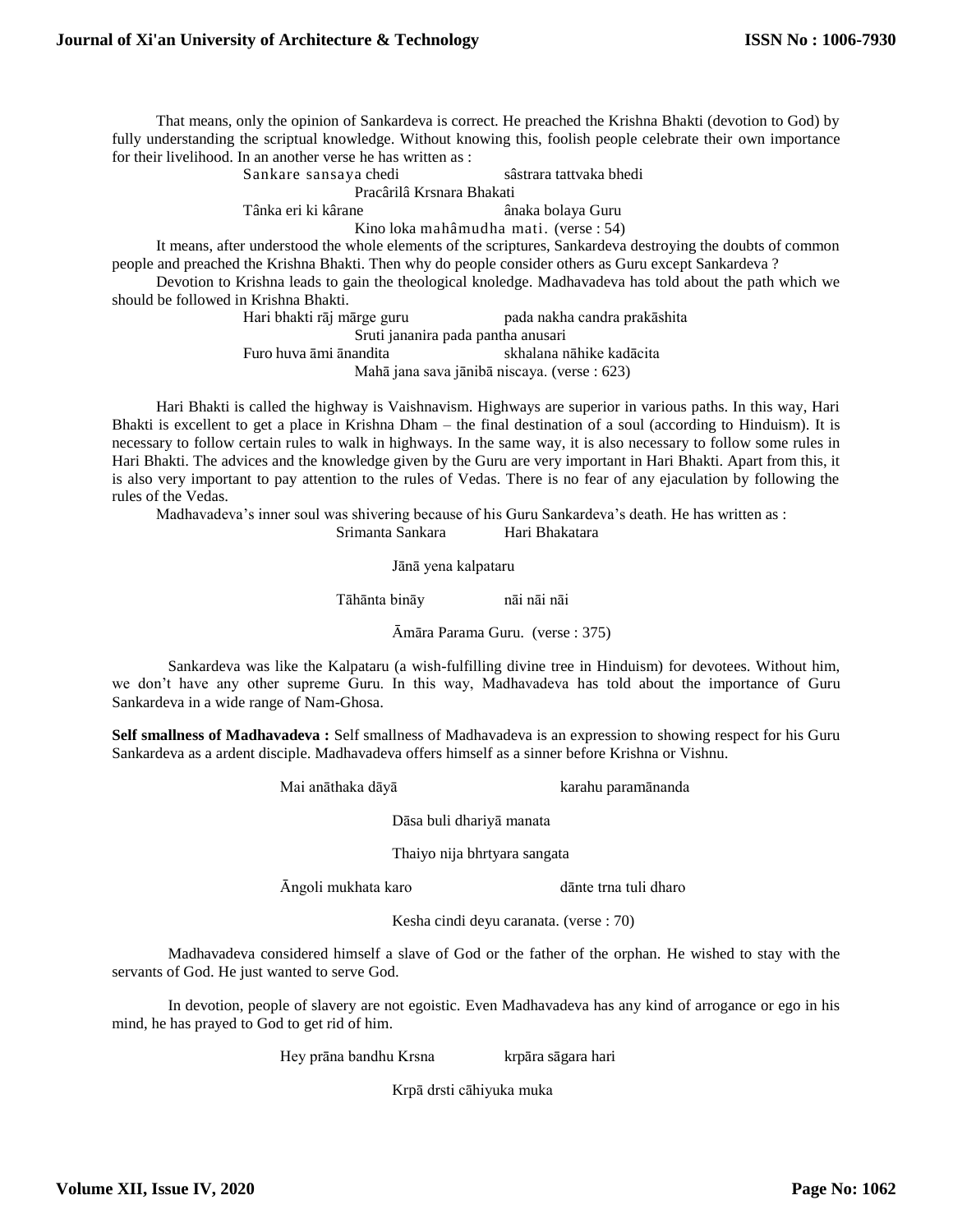sahaja bāsanā rupa sarana diyuka nātha

mura ahamkāra dura hauka. (verse : 62)

According to hinduism, Lord Krishna or Vishnu is the master of all living and non living beings of the universe. He is the creator, maintainer or preserver and destroyer or transformer of all things. He does not want anything bad to happen with his devotees. He treats his devotees like his friends or his own children. So, Madhavadeva requested Krishna as a friend to look at him kindly so that he can overcome his ego and all other bad habits.

| Hey prāna bhagavanta                    |                                       | itu samsārata yata |                     |  |
|-----------------------------------------|---------------------------------------|--------------------|---------------------|--|
| Āche pāpi tāra mai simā                 |                                       |                    |                     |  |
| Carane thāpiya muka                     |                                       |                    | patita pāvana nija  |  |
|                                         | Dekhiyuka nāmara mahimā. (verse : 66) |                    |                     |  |
| Mura sama pāpi luka                     |                                       |                    | nāhike i tini luka  |  |
|                                         | Tumi sama nāhi pāpahāri               |                    |                     |  |
| i jāni Govinda muka                     |                                       |                    | yena yuvai kariyuka |  |
| Tuva pade karoho gohāri. (verse : 136)  |                                       |                    |                     |  |
| Sahasra sahasra āti                     |                                       |                    | aparādha dine rāti  |  |
| Karu mai mahāmudha jana                 |                                       |                    |                     |  |
| Āmi prabhu tayu dāsa                    |                                       |                    | āke jāni jagavāsa   |  |
| Kshamiyuka SriMadhusudana. (verse: 137) |                                       |                    |                     |  |

In these verses, Madhavadeva has described that there is not a great sinner like him in this world. He thinks that he is above all sinners. He feels that he is an ignorant. So he makes thousands of mistakes every day and night.

These verses are the key examples of self smallness of Madhavadeva. Finally he has begged for a place in the Lord's refuse. He has written as :

| Mai durācāra    | kevale tumāra                     |
|-----------------|-----------------------------------|
|                 | Aparādhi Nārāyana                 |
| Kshamiyuka hari | laiyu dāsa kari                   |
|                 | Pasilu herā harana. (verse : 183) |
| Hey Hari muka   | durācāra buli                     |
|                 | Nakaribā parihāra                 |

Tumi bine mahā-<br>
patita pāvana

Kuna deva āche āra. (verse : 307)

In these verses, Madhavadeva has reflected himself as a criminal, as a misdemeanor or as a sinner before God. So, he requested God to forgive him as a slave of God. He also requested him not to let him alone. Because, without Lord Krishna, there is no other protector in the world.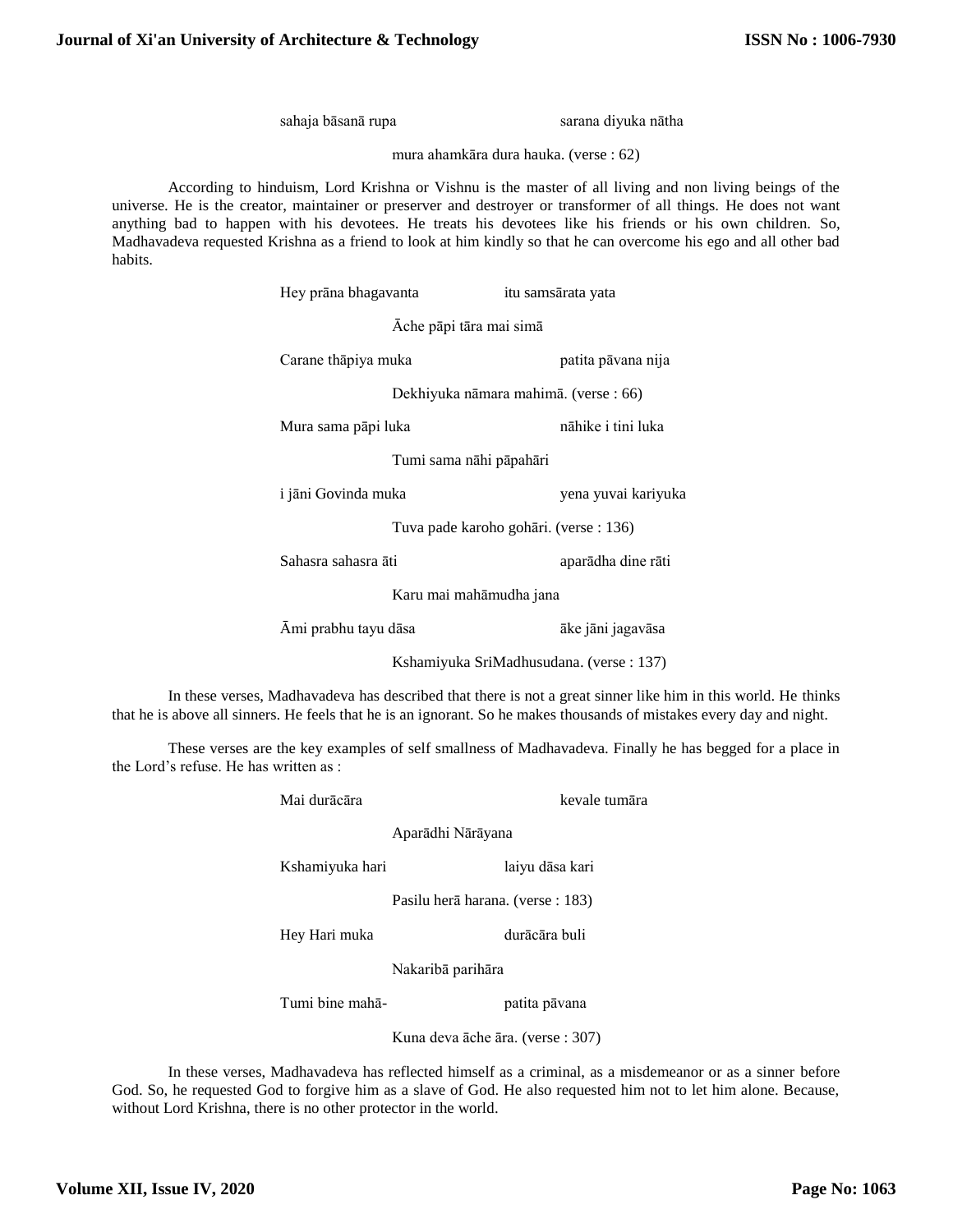**Divine power of devotion to Lord Krishna :** Often remembering Krishna with solitude and deep devotion is called Krishna Bhakti. Krishna's greatness has been criticized in detail in Nam-Ghosa. It has been told in Nam-Ghosa that there is no other equivalent to Krishna Bhakti.

> Samaste tapaka  $\bar{a}$ coraka paroka paroka paroka uthi yata Tirthata bhramoka padhuka beda niscaya

Yajoka samaste yagnacaya yogaka jānoka samastaya

Haribine kadācito mrtyu nataraya. (verse : 600)

No matter how much one have austerity, pilgrimage, worship and knowledge of Vedas; but salvation is never gain to anybody without the satisfaction of God.

Harika satate smarā prajā samasta dharmare ise rājā

Hari sumarane sijaya punya kimkara

Napāsaribā kadācita sunā kathā ito biparita

Hari pāsarile sije pāpa nirantara. (verse : 603)

Madhavadeva has advised that we should always remember Hari. Because, Hari is the king of all religion. By remembering Hari the followers and the slaves also get able to salvation. Therefore we should not forget the God. In contrast, one who forgets or neglects the God, he become a big sinner.

Madhavadeva has mentioned about some easy methods to get salvation in Nam-Ghosa.

Bedāgama ādi kari yata bistara sāstrata nāhi kāja

Bistara tirthata nāhi kichu prayojana

Samsāra tarite khojā yeve **a**pon mokshara hetu teve

Govinda Govinda bekate bolā bacana. (verse : 605)

If anyone wants to attain salvation from this world, there's no need the knowledge of Vedas or religious books and no need of many pilgrimages. Salvation is attained only by chanting the name of God.

Mahanta sabara sanga loiyā Harika ekānta citta diyā

Parama ānande gāyo Hari Guna Nāma

Sahaje krpālu Deva Hari loibo āponāra dāsa kari

Hari dāsa hoile hoibā bhāi purnakāma. (verse : 677)

If you chanting the name of God in solitude with saints, the merciful God will fulfill your wish by accepting you as his devotee.

The basis of Vaishnavism is to propagate the importance of Lord Krishna or Vishnu, the Lord of the universe. Madhavadeva has described about the Dashavataras (virtual incarnations) of Nirguna (intangible) Vishnu in 2nd verse of Nam-Ghosa.

Yāra Rāma Krshna nāma nāve bhava sindhu tari

Pāve parampada pāpi yata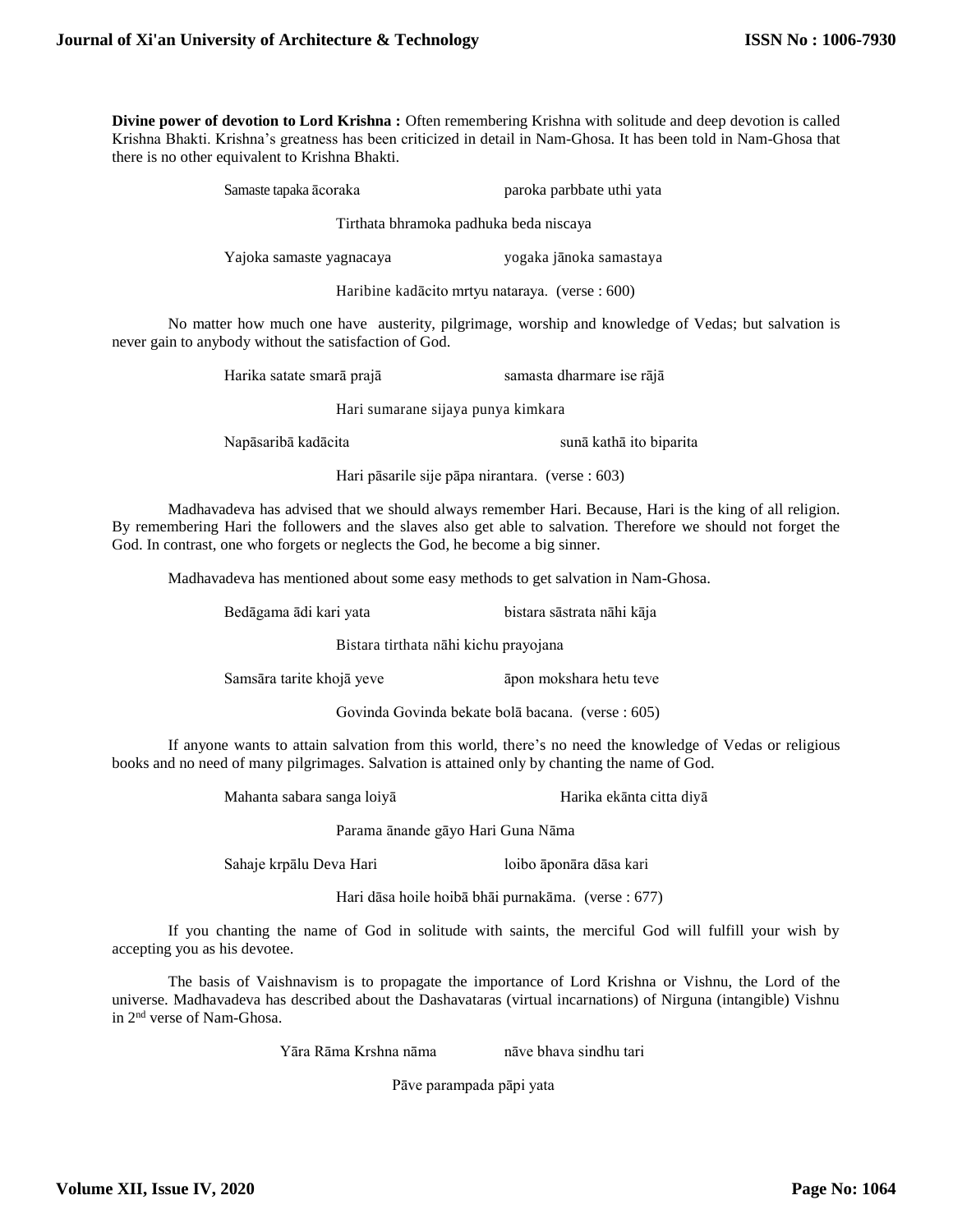Sadānanda sanātana henaya Krshnaka sadā

Upāsā karoho hrdayata. (verse : 2)

By chanting the name of Lord Krishna, even a sinner can easily overcome the bondage of the world. Madhavadeva has prayed that eternal power by establishing in his inner soul.

In this way, the greatness of Lord Krishna has been highlighted in a wide range of Namghosa and those who do not have devotional feelings for Krishna are condemned.

**Phisophy in the Nam-Ghosa :** Earlier, we have mentioned that Madhavadeva has been translated six hundred verses of Nam-Ghosa from Gita, Bhagavat Purana, Upanishads etc. and these are the sources of Vedanta philosophy. The word 'Vedanta' comes from two Sanskrit words 'Veda' (wisdom) and 'anta' (end), which means end of wisdom or supreme wisdom. Vedanta is also known as Uttar Mimansa. Vedanta reflects ideas that emerged from the speculations and philosophies contained in the Upanisadas, specifically, knowledge and liberation or salvation. The Upanisadas, the Brahma Sutras and the Bhagavad Gita together are called the 'Prasthnatrayi' and it is considered to be the basis of Vedanta Philosophy. Some of the better known sub-traditions of Vedanta includes Shankaracharya's Advaita Darsan, Ramanucharya's Vishshtadvaita Darsan, Madhavacharya's Dvaita Darsan, Nimbarkacharya's Dvaitadvait Darsan, Vallabhacharya's Shuddhadvaita Darsan etc. Madhavadeva has not consciously promoted any kind of philosophy in Naamghosa. But the philosophy in Nam-Ghosa is quite similar with Advaita Darsan of Shankaracharya.

According to Advaita Darsan, Brahma is the basis of the world. Brahma is the all causes and effects. There is nothing truth without God. The world is meaningless without Him. We do not know the reality because of Maya (illusion). Only learned philosophers can achieve the the elements of Maya. God is a form of Brahma. God is consider as the creator and follower of the world. He is the main deer, consumer and knower. But Brahma is beyond this qualities. We do not understand him easily because of Maya.

Vedanta philosophy has given two types of liberation. One is Jivana Mukti (liberation from life) and another is Bideha Mukti (liberation from physical body). Advaita Darsan has allowed both types of liberation.

If we noticed the philosophy in Nam-Ghosa in the based of Advaita Darsan, it is seems that Madhavadeva has accepted the Advaita Darsan in Nam-Ghosa. Because, according to Madhavadeva, Brahma is the supreme truth. He is the creator and the only reason of all facts. Madhavadeva has described :

Hey Krsna tumi mātra caitanya svarupa nitya

Satya shuddha jnāna akhandita

āvāra yateka ito tumāra binoda rupa

carācara māyāra kalpita. (verse : 73)

Only God is the source of all sensation and perception. He is the ultimate truth. He is also the source of the wisdom. Apart from this, everything is the world is just a reflection of Maya.

In an another verse Madhavadeva has said :

Brahmā ādi kari jiva yata **Rāma Rāma Rāma Rāma Rāma Rāma** 

Māyā shayyā māje ācaya ghumati yāi

Tumihe caitanya sanātana Rāma Rāma Rāma Rāma Rāma

Āmi acetana niyuka nātha jagāi. (verse : 660)

From Prajapati Brahma (according to Hinduism, Brahma or :Brahmā: is a form of God with four heads. He is the creator of the world and not same with Brahma – the supreme power of universe) to all other creatures in this